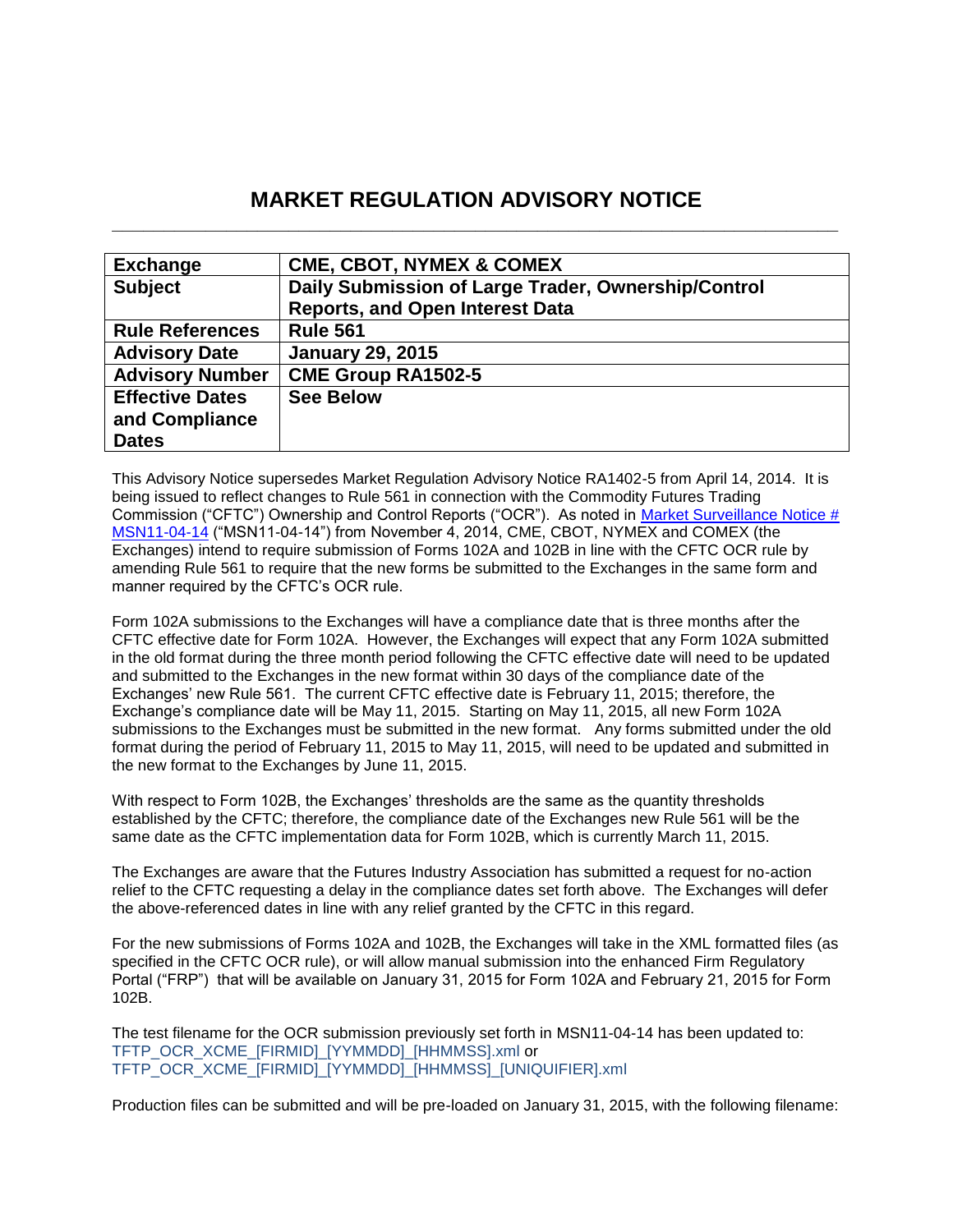CME Group RA1502-5 January 29, 2015 Page 2 of 6

PFTP\_OCR\_XCME\_[FIRMID]\_[YYMMDD]\_[HHMMSS].xml or PFTP\_OCR\_XCME\_[FIRMID]\_[YYMMDD]\_[HHMMSS]\_[UNIQUIFIER].xml

The text of CME/CBOT/NYMEX/COMEX Rule 561 appears at the end of this Advisory Notice.

# **CFTC Form 102A Submission**

On May 11, 2015, reporting parties must provide the Market Regulation Department ("Market Regulation") with an electronic submission of CFTC Form 102A ("Identification of Special Accounts") which accurately identifies the owners, controllers, controlled accounts and any additional information required on the form for each account that becomes reportable for the first time. Any forms submitted under the old format during the period of February 11, 2015 to May 11, 2015, will need to be updated and submitted in the new format to the Exchanges by June 11, 2015.

Complete 102A information must be provided within three business days of the first date the account becomes reportable. However, as it does currently, Market Regulation will require preliminary account information including *Special Account Origination, Reporting Number and Name, House or Customer Indicator*, and *NFA ID*, within one business day of the first date the account becomes reportable.

Market Regulation will require an updated report for accounts with material changes that cause the information previously submitted to be inaccurate. The updated reports are required to be submitted within three business days of such changes becoming effective. A material change includes change of account name, address, owners, controllers, or controlled accounts. Notwithstanding the above, Market Regulation may also request an update on an as-needed basis for any account as it deems necessary. Any account(s) deemed reportable to the CFTC, in accordance with the CFTC-assigned refresh update schedule that is to be provided to each reporting firm, can be included in the file submission to the Exchanges.

Where notification has been provided to the CFTC that an account has been deemed expired/closed, Market Regulation must be provided a similar notification.

## **CFTC Form 102B Submission**

On March 11, 2015, clearing members will be required to provide a CFTC Form 102B for any trade account that meets the volume threshold of 50 contracts in a single trading day as defined by CFTC Regulation 15.04.

Complete 102B information must be provided within three business days of the first date the account becomes reportable under the revised rule. However, Market Regulation will require preliminary account information such as, *Trading Account Data for the Volume Threshold Account, Associated Special Account Number, Volume Threshold Account Owner(s)*, and *NFA ID*, within one business day of the first date the account becomes reportable.

Any account(s) deemed reportable to the CFTC, in accordance with their refresh update schedule, can be included in the file submission to the Exchanges. Market Regulation will require an updated report for accounts with material change that causes the information previously submitted to be inaccurate. The updated reports are required to be submitted within three business days of such changes becoming effective. A material change includes change of account name, address, owners, controllers, or controlled accounts. Notwithstanding the above, Market Regulation may also request an update on an as-needed basis for any account as it deems necessary.

Where notification has been provided to the CFTC that an account has been deemed expired/closed, Market Regulation must be provided similar notification.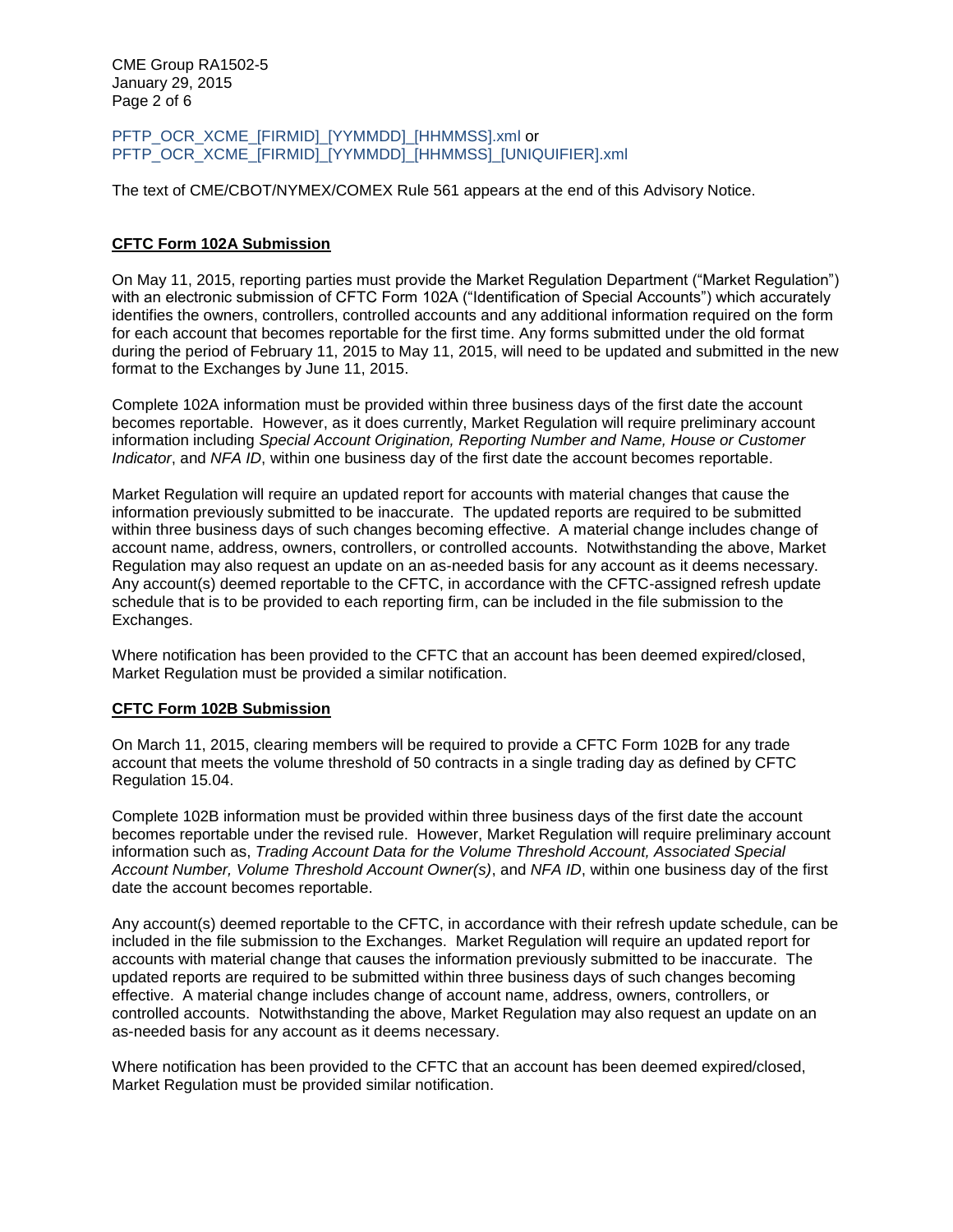# **CME Group Firm Regulatory Portal**

The CME Group Firm Regulatory Portal, (["FRP"](https://fltr.cmegroup.com/firmregulatoryportal/logon.jsp)) provides various reports and screens to assist in accurate and timely account and position reporting.

The FRP has been enhanced to allow reporting clearing firms the capability to generate a large trader and open interest comparison report ("Misreporting Report") by product, contract month and, for options, by strike price. The Misreporting Report also allows clearing member firms to query reported positions and to utilize static queries to assist in identifying additional potential reporting discrepancies such as potential offsets and over- or under-reporting of positions. Market Regulation strongly encourages firms to utilize this functionality to assist in the identification of potential reporting discrepancies in order to ensure that any necessary adjustments are submitted by the established adjustment deadlines.

The FRP also contains a Position Limit Warning Report to assist in identifying accounts near a speculative position limit. Please be advised that this report does not contain positions held across multiple FCMs.

The FRP has been recently enhanced to assist clearing firms and omnibus accounts in OCR reporting. An Unidentified Special Accounts Reports allows reporting firms to identify 102A and 102B accounts for which Market Regulation does not have any account information. The FRP portal also contains screens that will allow reporting firms to manually enter account information for CFTC Form 102A and 102B accounts.

The FRP can be accessed at<https://fltr.cmegroup.com/firmregulatoryportal/logon.jsp> using a registered SMART Click ID and requesting access to [MarketRegLTRAlerts@cmegroup.com.](mailto:MarketRegLTRAlerts@cmegroup.com) Registration instructions for obtaining a SMART Click ID can be found at [FRP homepage.](https://fltr.cmegroup.com/firmregulatoryportal/logon.jsp) For technical issues please email [LargeTraderSupport@cmegroup.com.](mailto:LargeTraderSupport@cmegroup.com)

A manual is available on the [FRP.](https://fltr.cmegroup.com/firmregulatoryportal/logon.jsp)

## **Omnibus Account Reporting**

Omnibus accounts that carry reportable positions pursuant to Rule 561 must submit reportable large trader positions directly to the Market Regulation Department via Secure FTP ("SFTP") to the CME Group File Server. Omnibus reporting entities may submit large trader positions using the CFTC-assigned alpha firm ID. If an omnibus entity does not currently submit large trader positions and is not set up to submit via SFTP, the entity should contact the Market Regulation Department [Large Trader Group](mailto:MarketReglLTRAlerts@cmegroup.com) to obtain further reporting instructions. The omnibus entity may use the following large trader file layout: <http://www.cftc.gov/IndustryOversight/MarketSurveillance/LargeTraderReportingProgram/ltrformat.html>

In order to ensure accurate open interest and large trader positions, clearing members are required to obtain timely offset instructions for all accounts they carry, including omnibus accounts. Clearing members are responsible for the accurate position reporting of accounts carried on their books on an omnibus basis. Accordingly, clearing members must have appropriate procedures in place to ensure the that any position offsets for omnibus accounts are reported in a timely manner, no later than the established adjustment deadlines set forth below.

## **CFTC Form 40 Submission**

Upon the effective date of Form 40, which is currently February 11, 2016, and in line with the CFTC effective date, Market Regulation may require submission of CFTC Form 40 in any instances it deems necessary.

## **Accurate and Timely Reporting Requirements**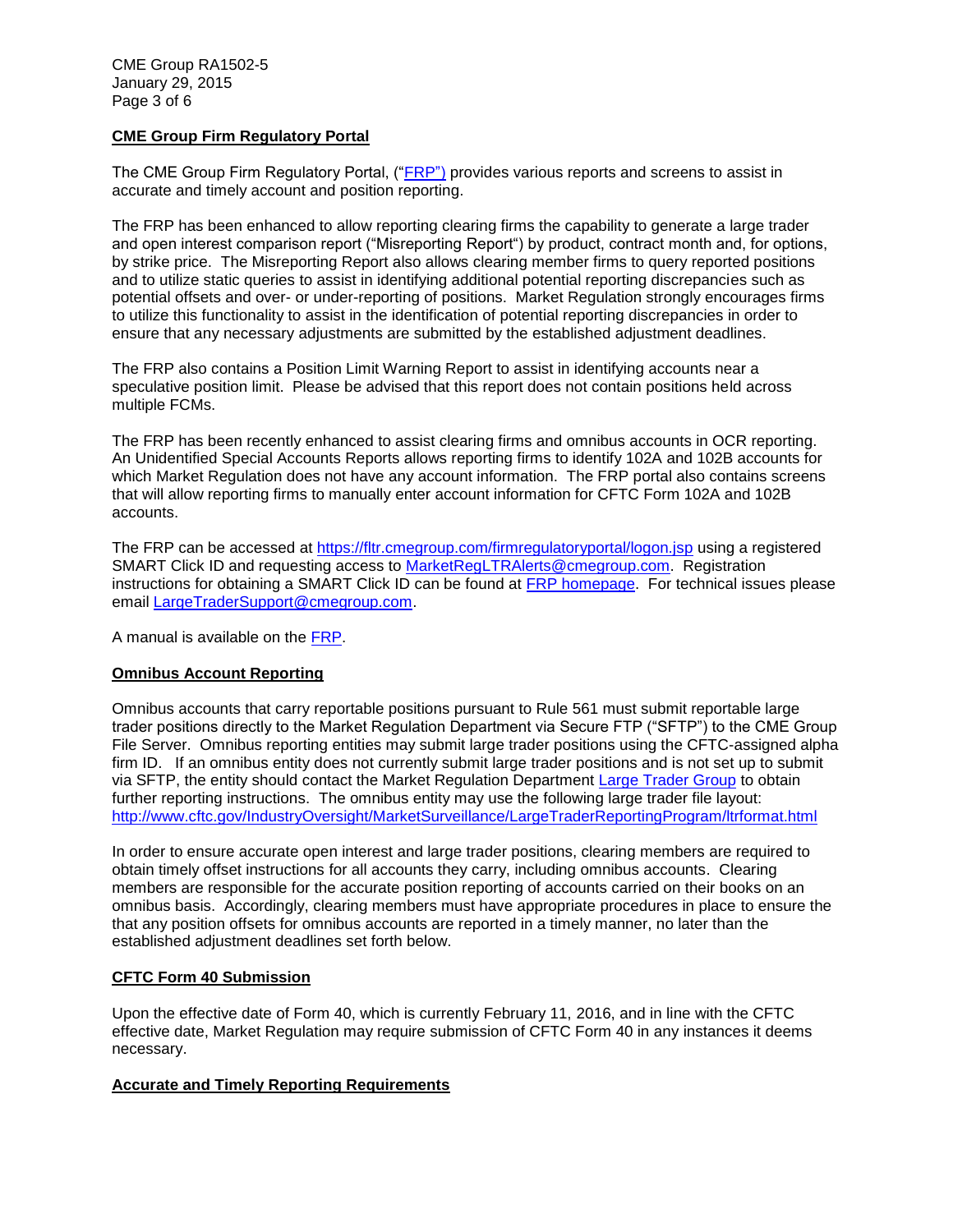CME Group RA1502-5 January 29, 2015 Page 4 of 6

All clearing firms and omnibus accounts are reminded that it is their responsibility to accurately report open interest, large trader positions and, where applicable, long positions eligible for delivery consistent with required submission deadlines. This requirement includes ensuring that open interest and large trader positions resulting from option assignments are accurate.

| Open Interest (PCS) Submission:  | 6:00 p.m. CT / 7:00 p.m. ET for NYMEX and COMEX products<br>7:30 p.m. CT / 8:30 p.m. ET for CME, CBOT and KCBT products                                                                                                              |
|----------------------------------|--------------------------------------------------------------------------------------------------------------------------------------------------------------------------------------------------------------------------------------|
| Open Interest (PCS) Adjustments: | The deadline for PCS adjustments for all CME Group Exchanges<br>is 8:15 a.m. CT / 9:15 a.m. ET                                                                                                                                       |
| <b>Large Trader Submission:</b>  | 7:00 a.m. CT / 8:00 a.m. ET for all CME Group products                                                                                                                                                                               |
| <b>Large Trader Adjustments:</b> | 9:00 a.m. CT/10:00 a.m. ET for all CME Group products.<br>Error corrections or any other adjustments to the large trader<br>position file may be completed using the web-based Firm<br>Regulatory Portal ("FRP") portal application. |

Failure to comply with any of the above reporting requirements may result in sanctions pursuant to CME, CBOT, NYMEX and COMEX Rule 512.

Questions regarding this Advisory should be directed to the following Market Surveillance Staff:

Sandra Valtierra, Manager, 312.347.4137, or [Sandra.Valtierra@cmegroup.com](mailto:Sandra.Valtierra@cmegroup.com) Danyelle Franks, Sr. Database Integrity Admin., 312.341.7646, or [Danyelle.Franks@cmegroup.com](mailto:Danyelle.Franks@cmegroup.com) Erin Coffey, Sr. Rules and Regulatory Outreach Specialist, 312.341.3286 or [Erin.Coffey@cmegroup.com](mailto:Erin.Coffey@cmegroup.com)

For media inquiries concerning this Advisory Notice, please contact CME Group Corporate Communications at 312.930.3434 or [news@cmegroup.com.](mailto:news@cmegroup.com)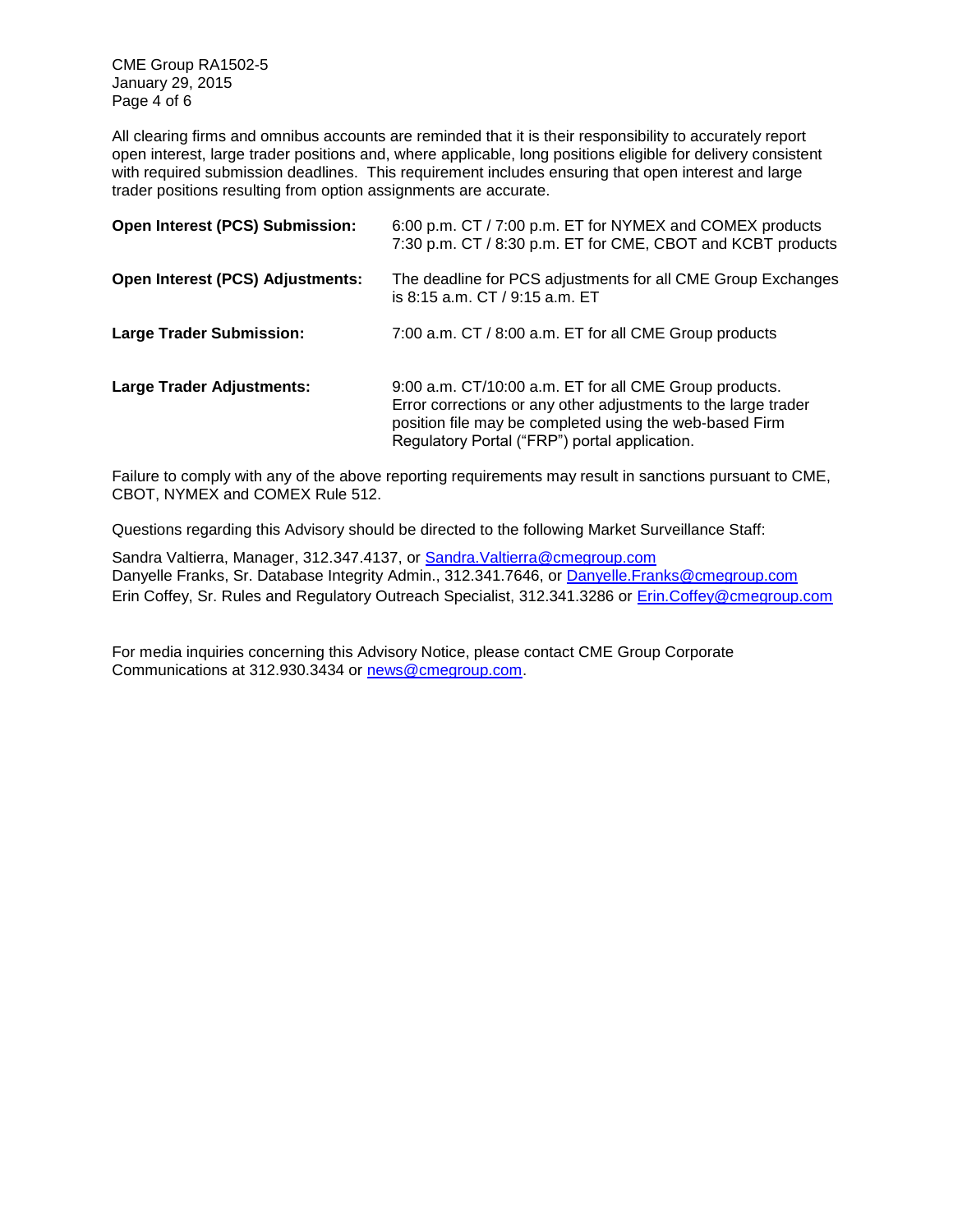## **CME/CBOT/NYMEX/COMEX Rule 561. SUBMISSION OF LARGE TRADER POSITIONS AND VOLUME THRESHOLD ACCOUNTS**

#### *<sup>1</sup>***561.A. Large Trader Reporting [ effective February 12, 2015]**

Clearing members, omnibus accounts and foreign brokers shall electronically submit to the Exchange a daily large trader position report of all positions required to be reported as set forth in the Position Limit, Position Accountability and Reportable Level Table, in the Interpretations Section at the end of Chapter 5.

Positions at or above the reportable level in a particular expiration month of a futures contract, or in all puts or in all calls of a particular option contract expiration month, are required to be reported. For an account with reportable positions in a particular contract, all positions, regardless of size, in any contract month and in any contract that aggregates with that contract must be reported.

The daily large trader position report submitted to the Exchange must also include, for each reportable account, 1) the EFRP volume bought and sold in the reportable instrument, by contract month, and for EOOs by put and call strike and 2) the number of delivery notices issued and the number of deliveries stopped in the reportable instrument.

In addition to the large trader position report, clearing members, omnibus accounts and foreign brokers must electronically provide the Exchange with the required CFTC Form 102A ("Identification of Special Accounts") accurately identifying the owners, controllers, controlled accounts and any additional information required for each reportable account within three business days of the first day that the account in question becomes a reportable account. Notwithstanding the three business day submission requirement, on the first day that an account becomes reportable, clearing members, omnibus accounts and foreign brokers must, at the direction of the Exchange, provide the following information: account type, reportable account number and names and addresses of the owners and controllers of the account.

The Exchange may require that more than one large trader position report be electronically submitted daily. The Business Conduct Committee or the Market Regulation Department may require reports or additional account identification from any clearing member, omnibus account or foreign broker on a lesser number of positions than reflected in the Position Limit, Position Accountability and Reportable Level Table.

If any material change causes the information previously submitted to the Exchange to become inaccurate, then such clearing member, omnibus account or foreign broker must electronically submit to the Exchange an updated form reflecting the accurate information within three business days of such changes becoming effective. Additionally, in the absence of any material changes, the Exchange may require the electronic submission of a new form on an annual basis for the maintenance of accurate records. A material change includes, but is not limited to, change of account name, address, controllers or controlled accounts.

#### **561.B. Volume Threshold Reporting [ effective March 11, 2015]**

A volume threshold account is any account that meets the volume threshold of contracts traded in a single trading day as defined in CFTC Regulation 15.04. Clearing members, shall electronically submit to the Exchange the required CFTC Form 102B ("Identification of Volume Threshold Accounts") accurately identifying account information for volume threshold accounts, including the owners, controllers, controlled accounts and any additional information required by the report within three business days of the first day that the account in question becomes a volume threshold account. Notwithstanding the three business day submission requirement, on the first day that an account becomes reportable, clearing members, omnibus accounts and foreign brokers must, at the direction of the Exchange, provide the following information: account type, reportable account number and names and addresses of the owners and controllers of the account.

If any material change causes the information previously submitted to the Exchange to be inaccurate, then such clearing member, omnibus account or foreign broker must electronically submit to the Exchange an updated form reflecting the accurate information within three business days of such changes becoming effective. Additionally, in the absence of any material changes, the Exchange may require the submission of a new form on an annual basis for the maintenance of accurate records. A material change includes, but is not limited to, change of account name, address, controllers or controlled accounts.

#### **561.C. Obligations of Omnibus Accounts and Foreign Brokers [ effective February 12, 2015]**

Failure by an omnibus account or foreign broker to submit required information may result in a hearing by the Business Conduct Committee and result in limitations, conditions or denial of access of such omnibus account or foreign broker to any Exchange market. Notwithstanding the above, clearing members carrying such accounts remain responsible for obtaining and providing to the Exchange information regarding the ownership and control of positions in circumstances where an omnibus account or foreign broker has failed to provide the information to the Exchange. Clearing firms must require their clients to provide accurate and timely owner and control information, including any material changes.

#### **[The following sentence will become effective on February 11, 2016.]**